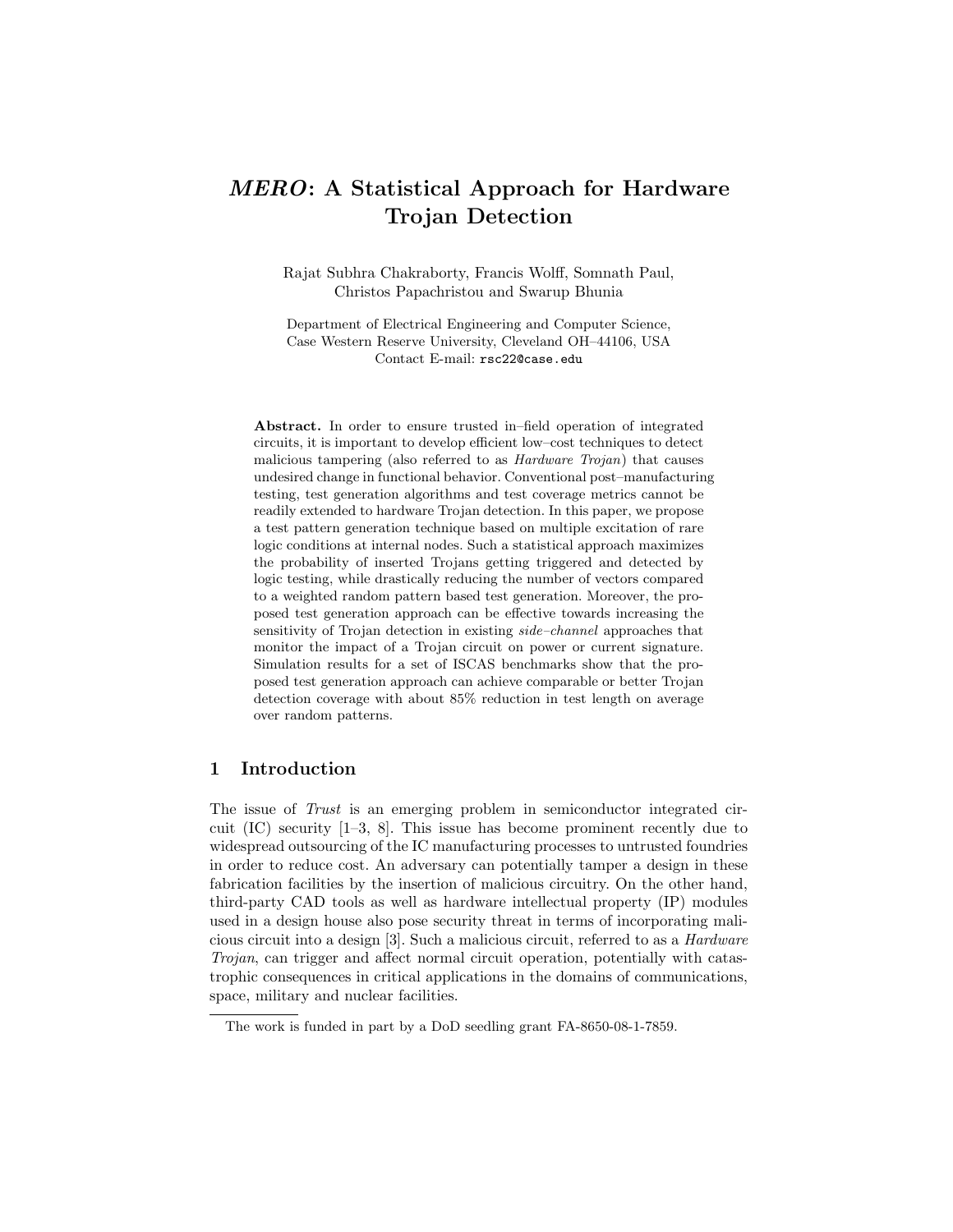

Fig. 1. Generic model for combinational and sequential Trojan circuits and corresponding examples.

An intelligent adversary will try to hide such tampering of IC's functional behavior in a way that makes it extremely difficult to detect with conventional post–manufacturing test [3]. Intuitively, it means that the adversary would ensure that such a tampering is manifested or *triggered* under very rare conditions at the internal nodes, which are unlikely to arise during test but can occur during long hours of field operation [13]. Fig. 1 shows general models and examples of hardware Trojans. The combinational Trojans as shown in Fig. 1(a) do not contain any sequential elements and depend only on the simultaneous occurrence of a set of rare node conditions (e.g. on nodes  $T_1$  through node  $T_n$ ) to trigger a malfunction. An example of a combinational Trojan is shown in Fig.  $1(c)$  where the node S has been modified to  $S^*$ , and malfunction is triggered whenever the condition  $a = 0, b = 1, c = 1$  is satisfied. The *sequential Trojans* shown in Fig. 1(b), on the other hand, undergo a sequence of state transitions  $(S_1$  through  $S_n$ ) before triggering a malfunction. An example is shown in Fig. 1(d), where the 3–bit counter causes a malfunction at the node  $S$  on reaching a particular count, and the count is increased only when the condition  $a = 1, b = 0$  is satisfied at the positive clock–edge. We refer to the condition of Trojan activation as the triggering condition and the node affected by the Trojan as its payload.

In order to detect the existence of a Trojan using logic testing, it is not only important to trigger a rare event at a set of internal nodes, but also to propagate the effect of such an event at the payload to an output node and observe it. Hence, it is very challenging to solve the problem of Trojan detection using conventional test generation and application, which are designed to detect manufacturing defects. In addition, the number of possible Trojan instances has a combinatorial dependence on the number of circuit nodes. As an example, even with the assumption of maximum 4 trigger nodes and a single payload, a relatively small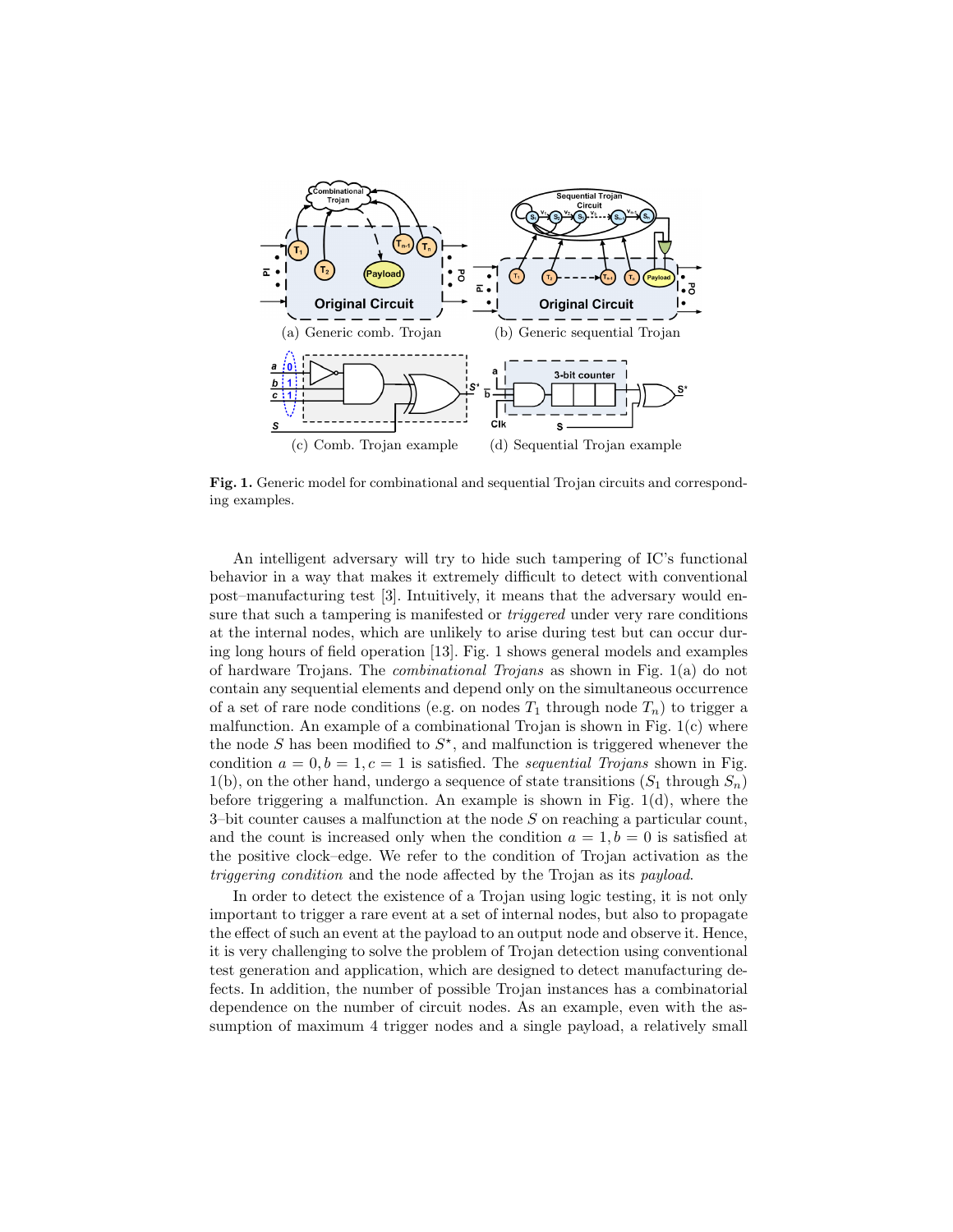ISCAS–85 circuit such as  $c880$  with 451 gates can have  $\sim 10^9$  triggers and  $\sim 10^{11}$ distinct Trojan instances, respectively. Thus, it is not practical to enumerate all possible Trojan instances to generate test patterns or compute test coverage. This indicates that instead of an exact approach, a statistical approach for test vector generation for Trojans can be computationally more tractable.

In this paper, we propose a methodology, referred to as MERO (Multiple Excitation of Rare Occurence) for statistical test generation and coverage determination of hardware Trojans. The main objective of the proposed methodology is to derive a set of test patterns that is compact (minimizing test time and cost), while maximizing the Trojan detection coverage. The basic concept is to detect low probability conditions at the internal nodes, select candidate Trojans triggerable by a subset of these rare conditions, and then derive an optimal set of vectors than can trigger each of the selected low probability nodes individually to their rare logic values multiple times (e.g. at least  $N$  times, where  $N$  is a given parameter). As analyzed in Section 3.1, this increases the probability of detection of a Trojan having a subset of these nodes as its trigger nodes. By increasing the toggling of nodes that are random–pattern resistant, it improves the probability of activating a Trojan compared to purely random patterns. The proposed methodology is conceptually similar to N-detect test [5,6] used in stuck-at ATPG (automatic test pattern generation), where test set is generated to detect each single stuck-at fault in a circuit by at least  $N$  different patterns, in the process improving test quality and defect coverage [6]. In this paper, we focus on digital Trojans [13], which can be inserted into a design either in a design house (e.g. by untrusted CAD tool or IP) or in a foundry. We do not consider the Trojans where the triggering mechanism or effect are analog (e.g. thermal).

Since the proposed detection is based on functional validation using logic values, it is robust with respect to parameter variations and can reliably detect very small Trojans, e.g. the ones with few logic gates. Thus, the technique can be used as complementary to the side–channel Trojan detection approaches [1,9–11] which are more effective in detecting large Trojans (e.g. ones with area  $> 0.1\%$ of the total circuit area). Besides, the MERO approach can be used to increase the detection sensitivity of many side-channel Trojan detection techniques such as the ones that monitor the power/current signature, by increasing the activity in a Trojan circuit. Using an integrated Trojan coverage simulation and test generation flow, we validate the approach for a set of ISCAS combinational and sequential benchmarks. Simulation results show that the proposed test generation approach can be extremely effective for detecting arbitrary Trojan instances of small size, both combinational and sequential.

The rest of the paper is organized as follows. Section 2 describes previous work on Trojan detection. Section 3 describes the mathematical justification of the MERO methodology, the steps of the MERO test generation algorithm and the Trojan detection coverage estimation. Section 4 describes the simulation setup and presents results for a set of ISCAS benchmark circuits with detailed analysis. Section 5 concludes the paper.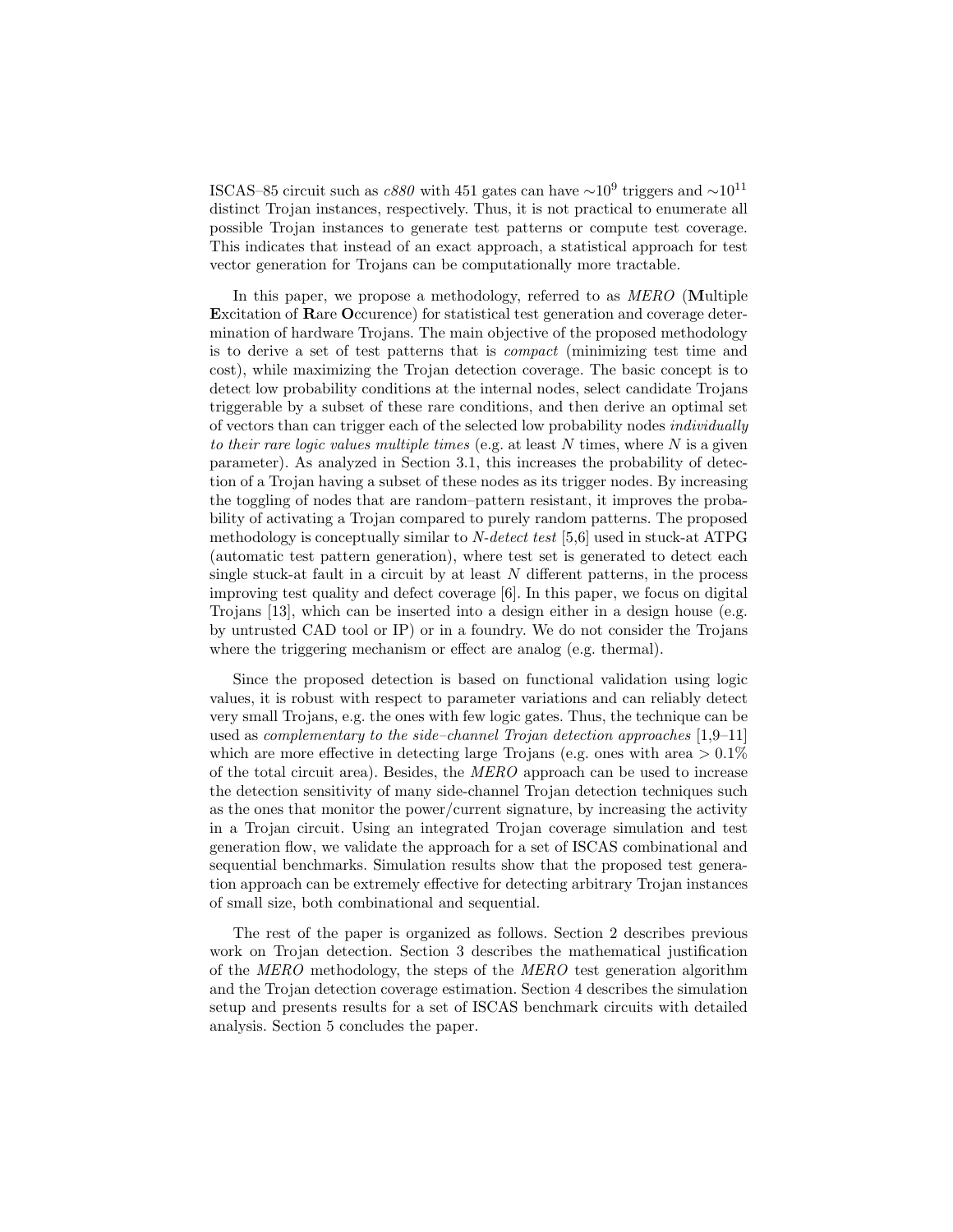# 2 Trojan Detection: Previous Work

Previously proposed Trojan detection approaches can be classified under two main classes: (1) destructive approaches and (2) non–destructive approaches. In the destructive approaches, the manufactured IC is de–metallized layer by layer, and chip microphotographs of the layers are integrated and analyzed by advanced software to detect any tampering [4]. However, the applicability of such approaches is limited by the fact that the hacker is most likely to modify only a small random sample of chips in the production line. This means that the success of detecting the Trojan depends totally on correctly selecting a manufactured IC instance that has actually been tampered. Also, destructive methods of validating an IC are extremely expensive with respect to time and cost and technology intensive, with validation of a single IC taking months [3]. Hence, it is important to investigate efficient non–destructive Trojan detection approaches.

Two non-destructive Trojan detection techniques can be categorized into two broad classes: (1) Side-channel Analysis based and (2) Logic Testing based techniques. The side–channel analysis based techniques utilize the effect of an inserted Trojan on a measurable physical quantity, e.g. the supply current [1,11] or path delays [10]. Such a measured circuit parameter can be referred as a fingerprint for the IC [1]. Side–channel approaches of detecting Trojans belong to a class of generic powerful techniques for IC authentication, and are conceptually applicable to Trojans of all operational modes and to designs of arbitrary size and complexity. Only local activation of the Trojans is sufficient to detect them, and methods have been proposed to maximize the possibility of locally activating Trojans [9]. However, there are two main issues with the side–channel based approaches that limit their practical applicability:

- 1. An intelligent adversary can craft a very small Trojan circuit with just a few logic gates which causes minimal impact on circuit power or delay. Thus it can easily evade side–channel detection techniques such as the ones described in [1,10].
- 2. The fingerprint is extremely vulnerable to process variations (i.e. process noise) and measurement noise. Even advanced de–noising techniques such as those applied in [1] fail to detect arbitrarily small Trojans under process variations.

Logic testing based approaches, on the other hand, are extremely reliable under process variations and measurement noise effects. An important challenge in these approaches is the inordinately large number of possible Trojans an adversary can exploit. Relatively few works have addressed the problem of Trojan detection using logic testing. In [12], a design methodology was proposed where special circuitry was embedded in an IC to improve the controllability and observability of internal nodes, thereby facilitating the detection of inserted Trojans by logic testing. However, this technique does not solve the problem of detecting Trojans in ICs which have not been designed following that particular design methodology.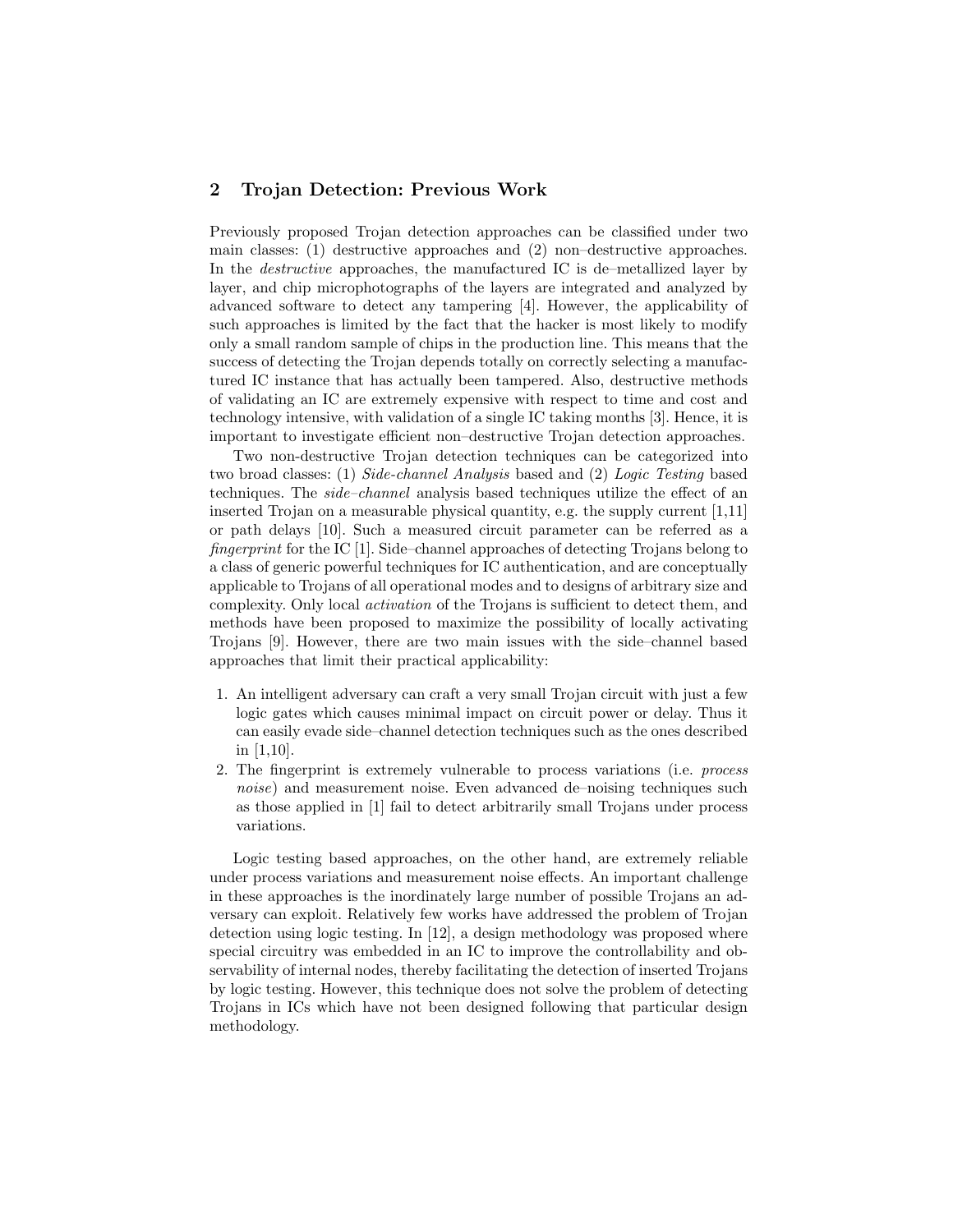### 3 Statistical Approach for Trojan Detection

As described in Section 1, the main concept of our test generation approach is based on generating test vectors that can excite candidate trigger nodes individually to their rare logic values multiple (at least  $N$ ) times. In effect, the probability of activation of a Trojan by the simultaneous occurrence of the rare conditions at its trigger nodes increases. As an example, consider the Trojan shown in Fig. 1(c). Assume that the conditions  $a = 0$ ,  $b = 1$  and  $c = 1$  are very rare. Hence, if we can generate a set of test vectors that induce these rare conditions at these nodes individually  $N$  times where  $N$  is sufficiently large, then a Trojan with triggering condition composed jointly of these nodes is highly likely to be activated by the application of this test set. The concept can be extended to sequential Trojans, as shown in Fig. 1(d), where the inserted 3–bit counter is clocked on the simultaneous occurrence of the condition  $ab' = 1$ . If the test vectors can sensitize these nodes such that the condition  $ab' = 1$  is satisfied at least 8 times (the maximum number of states of a 3–bit counter), then the Trojan would be activated. Next, we present a mathematical analysis to justify the concept.

#### 3.1 Mathematical Analysis

Without loss of generality, assume that a Trojan is triggered by the rare logic values at two nodes A and B, with corresponding probability of occurrence  $p_1$ and  $p_2$ . Assume T to be the total number of vectors applied to the circuit under test, such that both  $A$  and  $B$  have been individually excited to their rare values at least N times. Then, the expected number of occurrences of the rare logic values at nodes A and B are given by  $E_A = T \cdot p_1 \ge N$  and  $E_B = T \cdot p_2 \ge N$ , which lead to:

$$
T \ge \frac{N}{p_1} \quad \text{and} \quad T \ge \frac{N}{p_2} \tag{1}
$$

Now, let  $p_j$  be the probability of simultaneous occurrence of the rare logic values at nodes A and B, an event that acts as the trigger condition for the Trojan. Then, the expected number of occurrences of this event when T vectors are applied is:

$$
E_{AB} = p_j \cdot T \tag{2}
$$

In the context of this problem, we can assume  $p_j > 0$ , because an adversary is unlikely to insert a Trojan which would never be triggered. Then, to ensure that the Trojan is triggered at least once when  $T$  test vectors are applied, the following condition must be satisfied:

$$
p_j \cdot T \ge 1\tag{3}
$$

From inequality (1), let us assume  $T = c \cdot \frac{N}{p_1}$ , where  $c \ge 1$  is a constant depending on the actual test set applied. Inequality (3) can then be generalized as:

$$
S = c \cdot \frac{p_j}{p_1} \cdot N \tag{4}
$$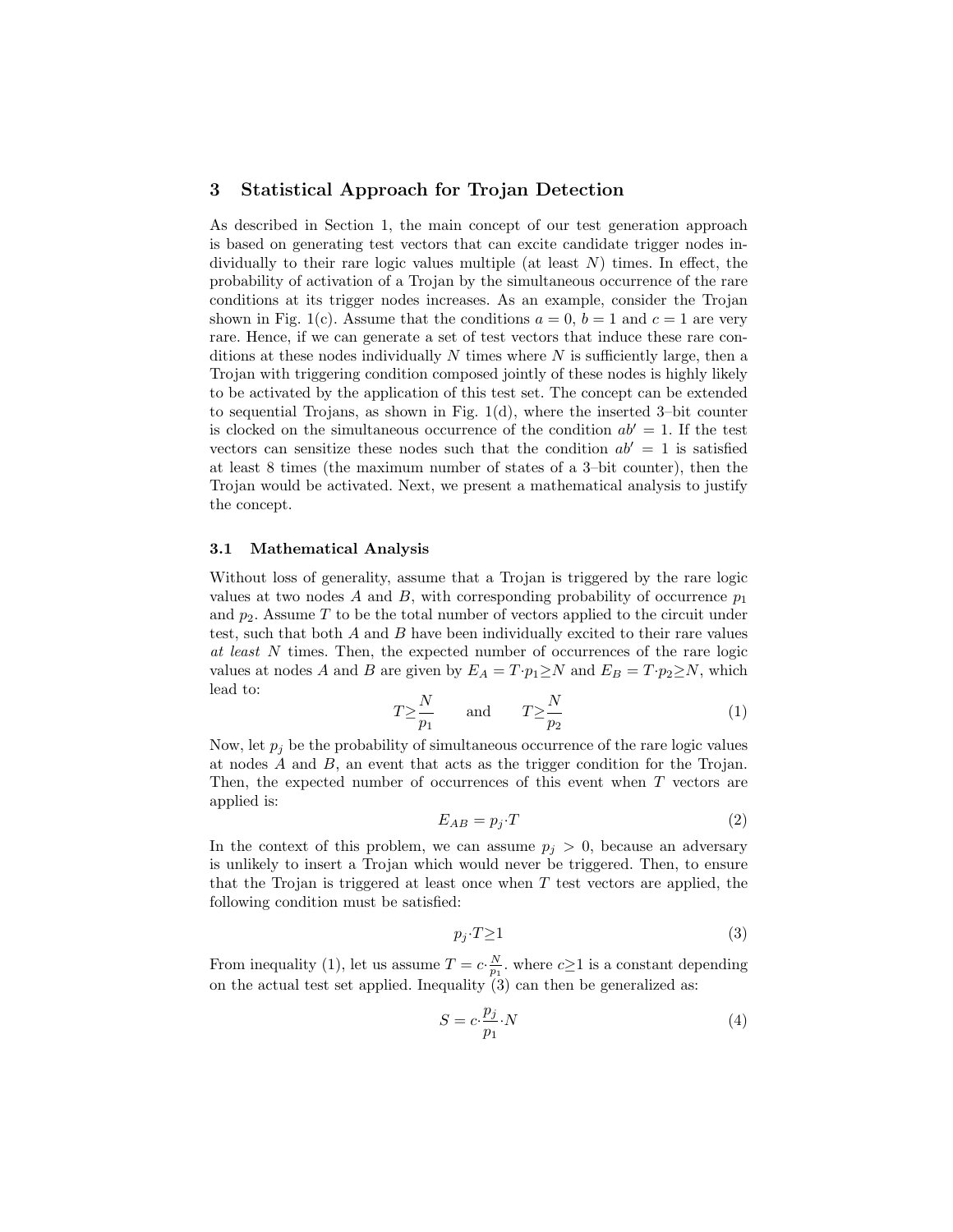where S denotes the number of times the trigger condition is satisfied during the test procedure. From this equation, the following observations can be made about the interdependence of  $S$  and  $N$ :

- 1. For given parameters c,  $p_1$  and  $p_j$ , S is proportional to N, i.e. the expected number of times the Trojan trigger condition is satisfied increases with the number of times the trigger nodes have been individually excited to their rare values. This observation forms the main motivation behind the MERO test generation approach for Trojan detection.
- 2. If there are q trigger nodes and if they are assumed to be mutually independent, then  $p_i = p_1 \cdot p_2 \cdot p_3 \cdots p_q$ , which leads to:

$$
S = c \cdot N \cdot \prod_{i=2}^{q} p_i \tag{5}
$$

As  $p_i < 1 \quad \forall i = 1, 2, \dots, q$ , hence, with the increase in q, S decreases for a given  $c$  and  $N$ . In other words, with the increase in the number of trigger nodes, it becomes more difficult to satisfy the trigger condition of the inserted Trojan for a given N. Even if the nodes are not mutually independent, a similar dependence of  $S$  on  $q$  is expected.

3. The trigger nodes can be chosen such that  $p_i \leq \theta \quad \forall i = 1, 2, \dots, q$ , so that  $\theta$ is defined as a *trigger threshold* probability. Then as  $\theta$  increases, the corresponding selected rare node probabilities are also likely to increase. This will result in an increase in  $S$  for a given  $T$  and  $N$  i.e. the probability of Trojan activation would increase if the individual nodes are more likely to get triggered to their rare values.

All of the above predicted trends were observed in our simulations, as shown in Section 4.

## 3.2 Test Generation

Algorithm 1 shows the major steps in the proposed reduced test set generation process for Trojan detection. We start with the golden circuit netlist (without any Trojan), a random pattern set  $(V)$ , list of rare nodes  $(L)$  and number of times to activate each node to its rare value  $(N)$ . First, the circuit netlist is read and mapped to a *hypergraph*. For each node in  $L$ , we initialize the number of times a node encounters a rare value  $(A_R)$  to 0. Next, for each random pattern  $v_i$  in V, we count the number of nodes  $(C_R)$  in L whose rare value is satisfied. We sort the random patterns in decreasing order of  $C_R$ . In the next step, we consider each vector in the sorted list and modify it by perturbing one bit at a time. If a modified test pattern increases the number of nodes satisfying their rare values, we accept the pattern in the reduced pattern list. In this step we consider only those rare nodes with  $A_R < N$ . The process repeats until each node in  $L$  satisfies its rare value at least  $N$  times. The output of the test generation process is a minimal test set that improves the coverage for both combinational and sequential Trojans compared to random patterns.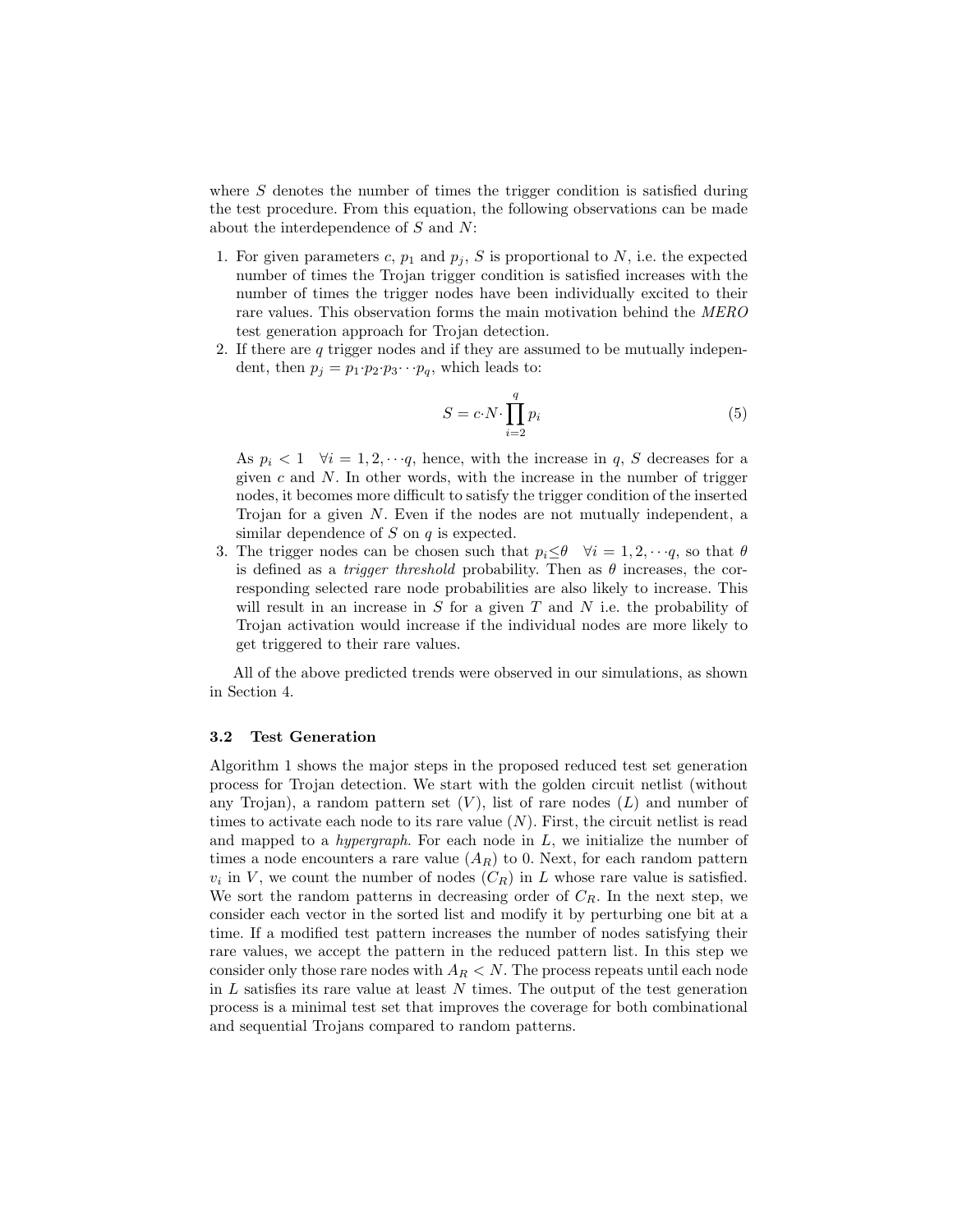#### Algorithm 1 Procedure MERO

Generate reduced test pattern set for Trojan detection

**Inputs:** Circuit netlist, list of rare nodes  $(L)$  with associated rare values, list of random patterns  $(V)$ , number of times a rare condition should be satisfied  $(N)$ **Outputs:** Reduced pattern set  $(R_V)$ 

1: Read circuit and generate hypergraph 2: for all nodes in  $L$  do 3: set number of times node satisfies rare value  $(A_R)$  to 0 4: end for 5: set  $R_V = \Phi$ 6: for all random pattern in  $V$  do 7: Propagate values 8: Count the  $\#$  of nodes  $(C_R)$  in L with their rare value satisfied 9: end for 10: Sort vectors in  $V$  in decreasing order of  $C_R$ 11: for all vector  $v_i$  in decreasing order of  $C_R$  do 12: for all bit in  $v_i$  do 13: Perturb the bit and re-compute # of satisfied rare values  $(C_R)$ 14: if  $(C_R^{'} > C_R)$  then 15: Accept the perturbation and form  $v_i$ <sup>'</sup> from  $v_i$ 16: end if 17: end for 18: Update  $A_R$  for all nodes in L due to vector  $v_i$ 19: if  $v'_i$  increases  $A_R$  for at least one rare node then 20: Add the modified vector  $v_i'$  to  $R_V$ 21: end if 22: if  $(A_R> N)$  for all nodes in L then 23: break 24: end if 25: end for

#### 3.3 Coverage Estimation

Once the reduced test vector set has been obtained, computation of Trigger and Trojan coverage can be performed for a given *trigger threshold*  $(\theta)$  (as defined in Section 3.1) and a given number of trigger nodes  $(q)$  using a random sampling approach. From the Trojan population, we randomly select a number of  $q$ -trigger Trojans, where each trigger node has signal probability less than equal  $\theta$ . We assume that Trojans comprising of trigger nodes with higher signal probability than  $\theta$  will be detected by conventional test. From the set of sampled Trojans, Trojans with false trigger conditions which cannot be justified with any input pattern are eliminated. Then, the circuit is simulated for each vector in the given vector set and checked whether the trigger condition is satisfied. For an activated Trojan, if its effect can be observed at the primary output or scan flipflop input, the Trojan is considered "covered", i.e. detected. The percentages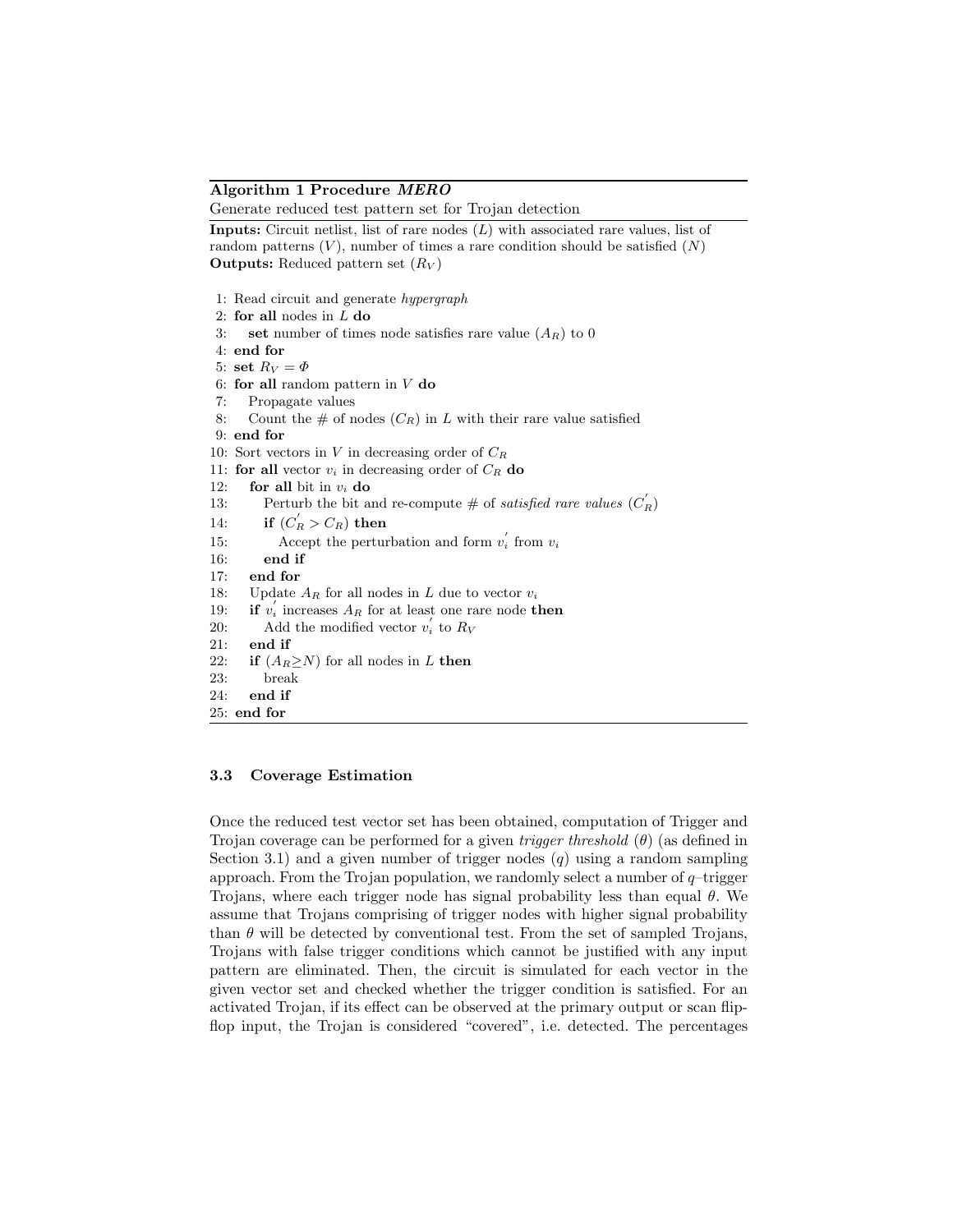

Fig. 2. Impact of sample size on trigger and Trojan coverage for benchmarks c2670 and c3540,  $N = 1000$  and  $q = 4$ : (a) deviation of trigger coverage, and (b) deviation of Trojan coverage.

of Trojans activated and detected constitute the trigger coverage and Trojan coverage, respectively.

#### 3.4 Choice of Trojan Sample Size

In any random sampling process an important decision is to select the sample size in a manner that represents the population reasonably well. In the context of Trojan detection, it means further increase in sampled Trojans, renders negligible change in the estimated converge. Fig. 2 shows a plot of percentage deviation of Trigger and Trojan coverage  $(q = 4)$  from the asymptotic value for two benchmark circuits with varying Trojan sample size. From the plots, we observe that the coverage saturates with nearly 100,000 samples, as the percentage deviation tends to zero. To compromise between accuracy of estimated coverage and simulation time, we have selected a sample size of 100,000 in our simulations.



Fig. 3. Impact of N (number of times a rare point satisfies its rare value) on the trigger/Trojan coverage and test length for benchmarks (a) c2670 and (b) c3540.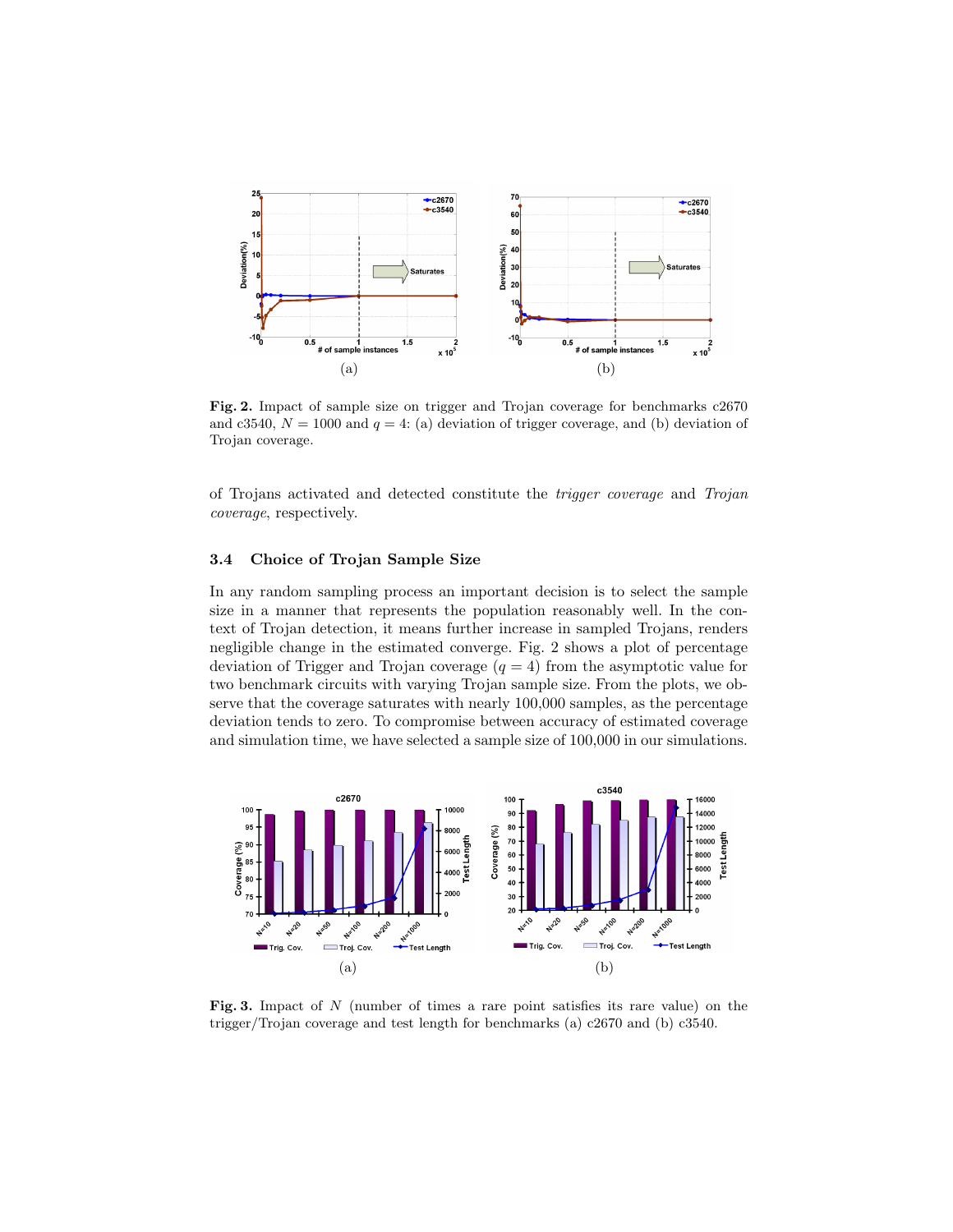#### 3.5 Choice of N

Fig. 3 shows the trigger and Trojan coverage for two ISCAS–85 benchmark circuits with increasing values of  $N$ , along with the lengths of the corresponding testset. From these plots it is clear that similar to N–detect tests for stuck-at fault where defect coverage typically improves with increasing  $N$ , the trigger and Trojan coverage obtained with the MERO approach also improves steadily with N, but then both saturate around  $N = 200$  and remain nearly constant for larger values of  $N$ . As expected, the test size also increases with increasing  $N$ . We chose a value of  $N = 1000$  for most of our experiments to reach a balance between coverage and test vector set size.

#### 3.6 Improving Trojan Detection Coverage

As noted in previous sections, Trojan detection using logic testing involves simultaneous triggering of the Trojan and the propagation of its effect to output nodes. Although the proposed test generation algorithm increases the probability of Trojan activation, it does not explicitly target increasing the probability of a malicious effect at payload being observable. MERO test patterns, however, achieves significant improvement in Trojan coverage compared to random patterns, as shown in Section 4. This is because the Trojan coverage has strong correlation with trigger coverage. To increase the Trojan coverage further, one can use the following low-overhead approaches.

- 1. Improvement of test quality: We can consider number of nodes observed along with number of nodes triggered for each vector during test generation. This means, at step 13-14 of Algorithm 1, a perturbation is accepted if the sum of triggered and observed nodes improves over previous value. This comes at extra computational cost to determine the number of observable nodes for each vector. We note that for a small ISCAS benchmark  $c432$  (an interrupt controller), we can improve the Trojan coverage by 6.5% with negligible reduction in trigger coverage using this approach.
- 2. Observable test point insertion: We note that insertion of very few observable test points can achieve significant improvement in Trojan coverage at the cost of small design overhead. Existing algorithm for selecting observable test points for stuck-at fault test [14] can be used here. Our simulation with  $c432$  resulted in about  $4\%$  improvement in Trojan coverage with 5 judiciously inserted observable points.
- 3. Increasing N and/or increasing the controllability of the internal nodes: Internal node controllability can be increased by judiciously inserting few controllable test points or increasing  $N$ . It is well-known in the context of stuckat ATPG, that scan insertion improves both controllability and observability of internal nodes. Hence, the proposed approach can take advantage of low-overhead design modifications to increase the effectiveness of Trojan detection.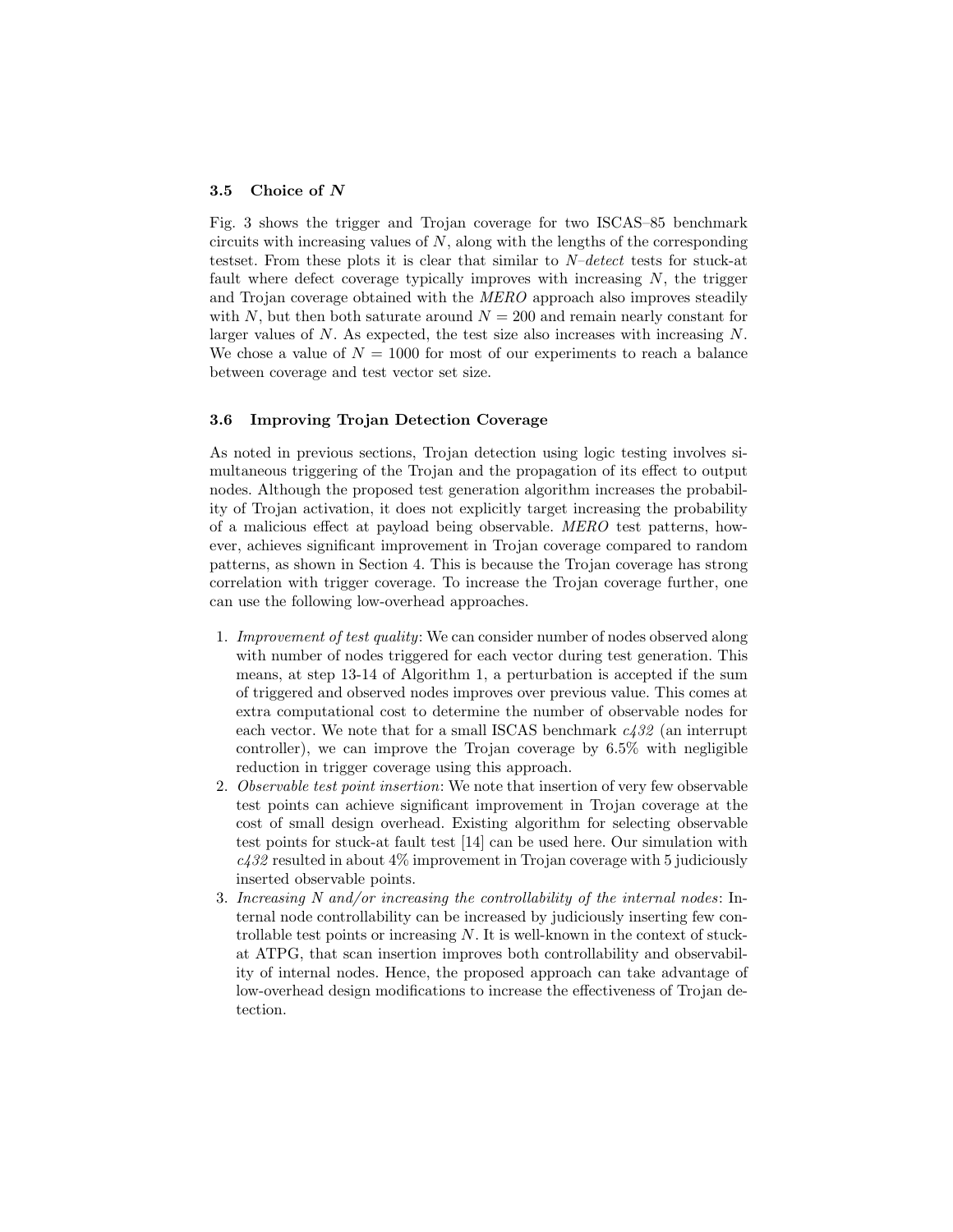

Fig. 4. Integrated framework for rare occurrence determination, test generation using MERO approach, and Trojan simulation.

#### 4 Results

#### 4.1 Simulation setup

We have implemented the test generation and the Trojan coverage determination in three separate C programs. All the three programs can read a Verilog netlist and create a hypergraph from the netlist description. The first program, named as RO-Finder (Rare Occurence Finder), is capable of functionally simulat-

Table 1. Comparison of Trigger and Trojan coverage among ATPG patterns [7], Random (100K, input weights: 0.5), and MERO patterns for  $q = 2$  and  $q = 4$ ,  $N = 1000$ ,  $\theta=0.2$ 

|                       |                                  | ATPG patterns |       |         |       | Random (100K patterns) |       |         |        | <b>MERO</b> Patterns |         |                         |        |
|-----------------------|----------------------------------|---------------|-------|---------|-------|------------------------|-------|---------|--------|----------------------|---------|-------------------------|--------|
|                       | <b>Nodes</b><br>$q = 2$          |               |       | $q = 4$ |       | $q = 2$                |       | $q = 4$ |        | $q = 2$              |         | $q = 4$                 |        |
| Ckt.                  | $(\rm{Rare}/$                    | Trig.         | Troj. | Trig.   | Troj. | Trig.                  | Troj. | Trig.   | Troj.  | Trig.                | Troj.   | Trig.                   | Troj.  |
|                       | Tot.)                            | Cov.          | Cov.  | Cov.    | Cov.  | Cov.                   | Cov.  | Cov.    | Cov.   | Cov.                 | Cov.    | Cov.                    | Cov.   |
|                       |                                  | $(\%)$        | (%)   | (%)     | (%)   | $(\%)$                 | (%)   | $(\%)$  | $(\%)$ | $(\%)$               | $(\% )$ | (%)                     | $(\%)$ |
| c2670                 | 297/1010                         | 93.97         | 58.38 | 30.7    | 10.48 | 98.66                  | 53.81 | 92.56   | 30.32  | 100.00               | 96.33   | 99.90                   | 90.17  |
| c3540                 | 580/1184                         | 77.87         | 52.09 | 16.07   | 8.78  | 99.61                  | 86.5  | 90.46   | 69.48  | 99.81                | 86.14   | 87.34                   | 64.88  |
| c5315                 | 817/2485                         | 92.06         | 63.42 | 19.82   | 8.75  | 99.97                  | 93.58 | 98.08   | 79.24  | 99.99                | 93.83   | 99.06                   | 78.83  |
| c6288                 | 199/2448                         | 55.16         | 50.32 | 3.28    | 2.92  | 100.00                 | 98.95 | 99.91   | 97.81  | 100.00               | 98.94   | 92.50                   | 89.88  |
| c7552                 | 1101/3720                        | 82.92         | 66.59 | 20.14   | 11.72 | 98.25                  | 94.69 | 91.83   | 83.45  | 99.38                | 96.01   | 95.01                   | 84.47  |
| $ s13207^{\ddagger} $ | 865/2504                         | 82.41         | 73.84 | 27.78   | 27.78 | 100                    | 95.37 | 88.89   | 83.33  | 100.00               | 94.68   | 94.44                   | 88.89  |
| s15850 <sup>‡</sup>   | 959/3004                         | 25.06         | 20.46 | 3.80    | 2.53  | 94.20                  | 88.75 | 48.10   | 37.98  | 95.91                | 92.41   | 79.75                   | 68.35  |
| $ s35932^{\ddagger} $ | 970/6500                         | 87.06         | 79.99 | 35.9    | 33.97 | 100.00                 | 93.56 | 100.00  | 96.80  | 100.00               | 93.56   | 100.00                  | 96.80  |
| Avg.                  | 724/2857 74.56 58.14 19.69 13.37 |               |       |         |       | 98.84 88.15            |       | 88.73   | 72.30  |                      |         | 99.39 93.99 93.50 82.78 |        |

‡These sequential benchmarks were run with 10,000 random Trojan instances to reduce run time of Tetramax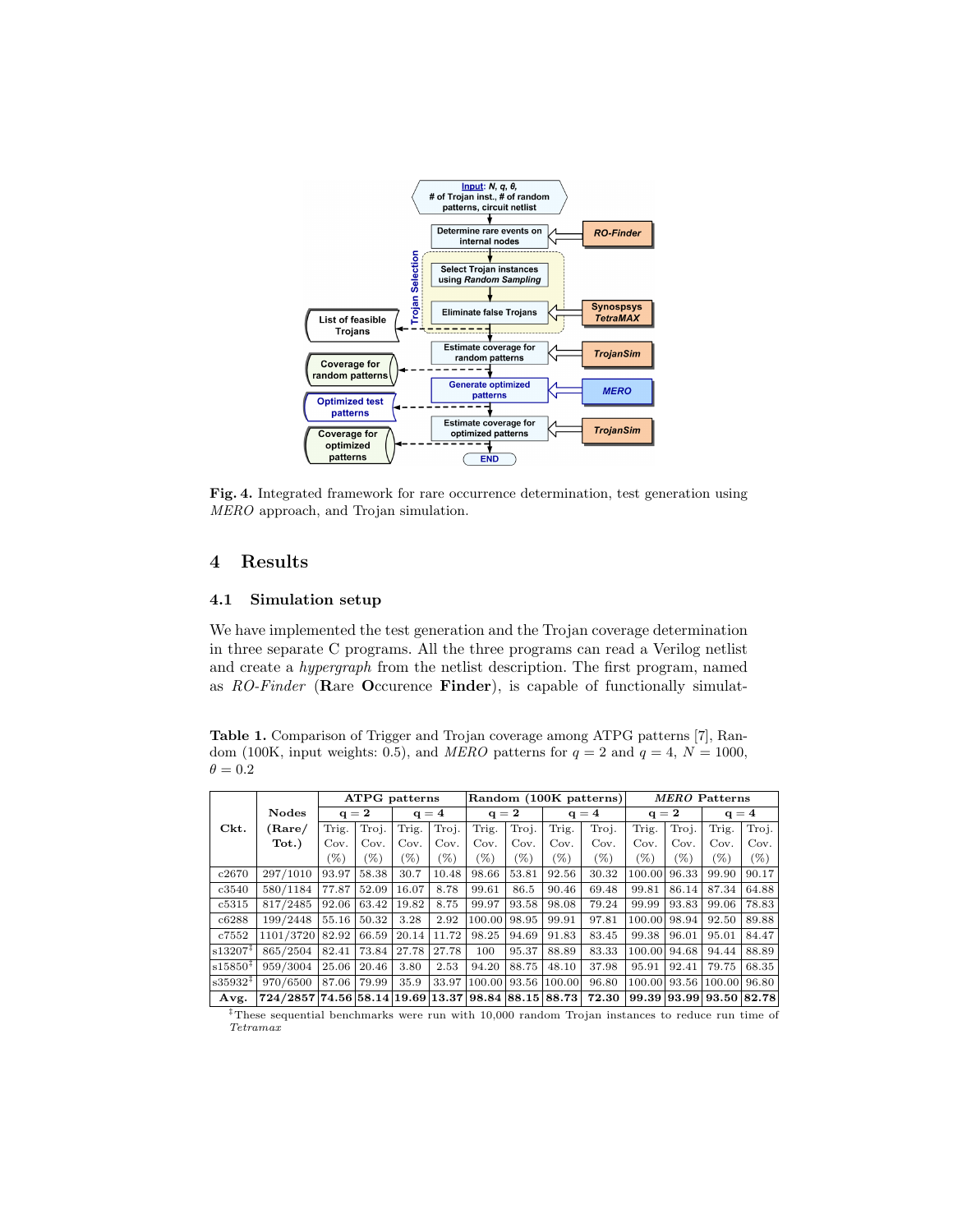ing a netlist for a given set of input patterns, computing the signal probability at each node and identifying nodes with low signal probability as rare nodes. The second program MERO implements algorithm-1 described in Section 3.2 to generate the reduced pattern set for Trojan detection. The third program, TrojanSim (Trojan Simulator), is capable of determining both Trigger and Trojan coverage for a given test set using random sample of Trojan instances. A q-trigger random Trojan instance is created by randomly selecting the trigger nodes from the list of rare nodes. We consider one randomly selected payload node for each Trojan. Fig. 4 shows the flow-chart for the MERO methodology. Synopsys TetraMAX was used to justify the trigger condition for each Trojan and eliminate the false Trojans. All simulations and test generation were carried out on a Hewlett-Packard Linux workstation with a 2GHz dual-core Intel processor and 2GB RAM.

#### 4.2 Comparison with Random and ATPG Patterns

Table 1 lists the trigger and Trojan coverage results for a set of combinational (ISCAS-85) and sequential (ISCAS-89) benchmarks using stuck-at ATPG patterns (generated using the algorithm in [7]), weighted random patterns and MERO test patterns. It also lists the number of total nodes in the circuit and the number of rare nodes identified by RO-Finder tool based on signal probability. The signal probabilities were estimated through simulations with a set of 100,000 random vectors. For the sequential circuits, we assume full-scan implementation. We consider  $100,000$  random instances of Trojans following the sampling policy described in Section 3.4, with one randomly selected payload node for each Trojan. Coverage results are provided in each case for two different trigger point count,  $q = 2$  and  $q = 4$ , at  $N = 1000$  and  $\theta = 0.2$ .

Table 2 compares reduction in the length of the testset generated by the MERO test generation method with 100,000 random patterns, along with the corresponding run-times for the test generation algorithm. This run-time includes the execution time for Tetramax to validate 100,000 random Trojan in-

| Ckt.               | MERO test length $%$ Reduction Run-time (s) |       |           |
|--------------------|---------------------------------------------|-------|-----------|
| c2670              | 8254                                        | 91.75 | 30051.53  |
| c3540              | 14947                                       | 85.05 | 9403.11   |
| c5315              | 10276                                       | 89.72 | 80241.52  |
| c6288              | 5014                                        | 94.99 | 15716.42  |
| c7552              | 12603                                       | 87.40 | 160783.37 |
| $s13207^{\dagger}$ | 26926                                       | 73.07 | 23432.04  |
| $s15850^{\dagger}$ | 32775                                       | 67.23 | 39689.63  |
| $s35932^{\dagger}$ | 5480                                        | 94.52 | 29810.49  |
| Avg.               | 14534                                       | 85.47 | 48641.01  |

Table 2. Reduction in test length with MERO approach compared to 100K random patterns along with runtime,  $q = 2$ ,  $N=1000, \theta=0.2$ 

†These sequential benchmarks were run with 10,000 random Trojan instances to reduce run time of Tetramax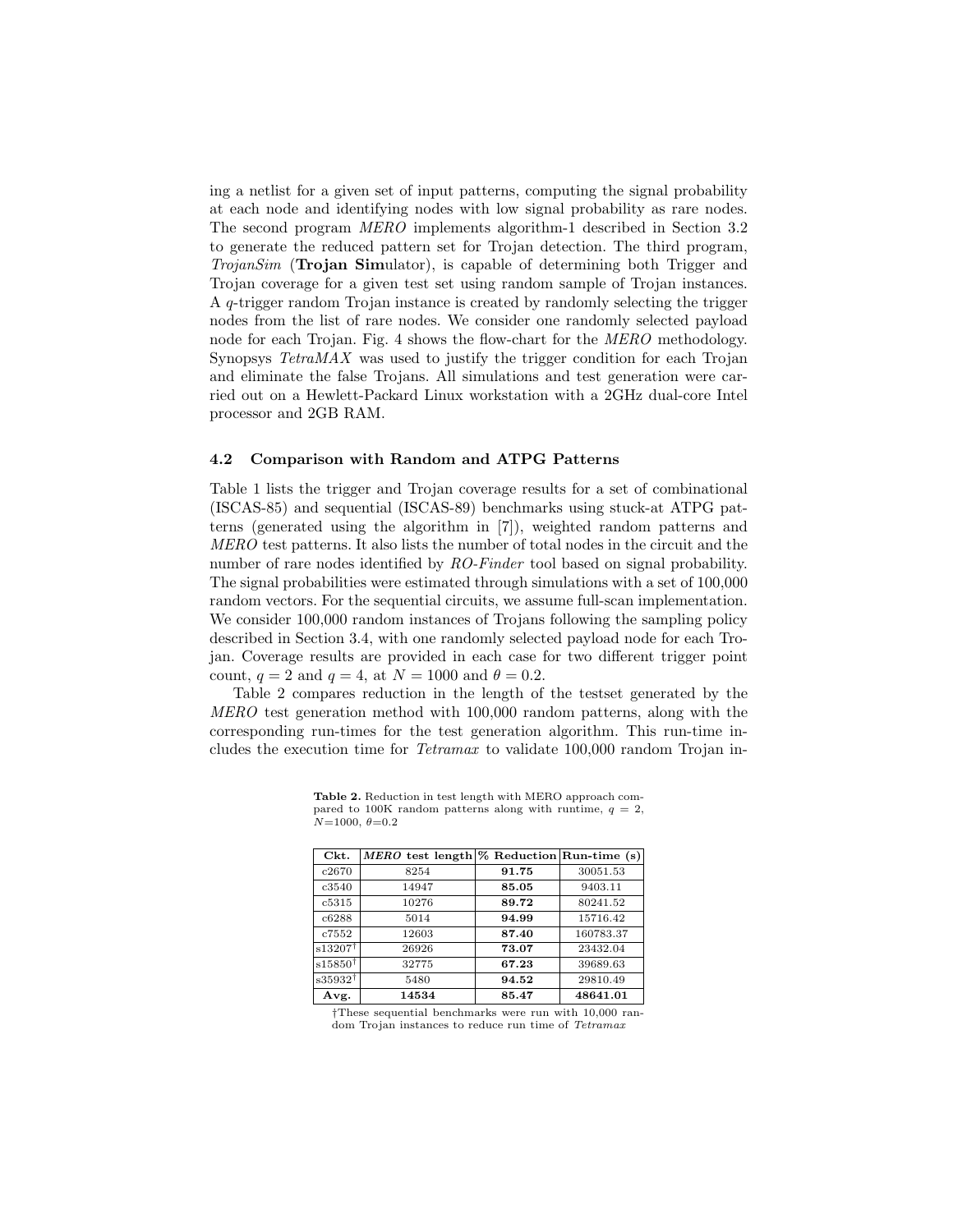stances, as well as time to determine the coverage by logic simulation. We can make the following important observations from these two tables:

- 1. The stuck-at ATPG patterns provide poor trigger and Trojan coverage compared to MERO patterns. The increase in coverage between the ATPG and MERO patterns is more significant in case of higher number of trigger points.
- 2. From Table 2, it is evident that the reduced pattern with  $N=1000$  and  $\theta =$ 0.2 provides comparable trigger coverage with significant reduction in test length. The average improvement in test length for the circuits considered is about 85%.
- 3. Trojan coverage is consistently smaller compared to trigger coverage. This is because in order to detect a Trojan by applying an input pattern, besides satisfying the trigger condition, one needs to propagate the logic error at the payload node to one or more primary outputs. In many cases although the trigger condition is satisfied, the malicious effect does not propagate to outputs. Hence, the Trojan remains triggered but undetected.

### 4.3 Effect of Number of Trigger Points (q)

The impact of  $q$  on coverage is evident from the Fig. 5, which shows the decreasing trigger and Trojan coverage with the increasing number of trigger points for two combinational benchmark circuits. This trend is expected from the analysis of Section 3.1. Our use of TetraMAX for justification and elimination of the false triggers helped to improve the Trojan coverage.

# 4.4 Effect of Trigger Threshold  $(\theta)$

Fig. 6 plots the trigger and Trojan coverage with increasing  $\theta$  for two ISCAS-85 benchmarks, at  $N = 1000$  and  $q = 4$ . As we can observe, the coverage values improve steadily with increasing  $\theta$  while saturating at a value above 0.20 in both the cases. The improvement in coverage with  $\theta$  is again consistent with the conclusions from the analysis of Section 3.1.



**Fig. 5.** Trigger and Trojan coverage with varying number of trigger points  $(q)$  for benchmarks (a) c3540 and (b) c7552, at  $N = 1000, \theta = 0.2$ .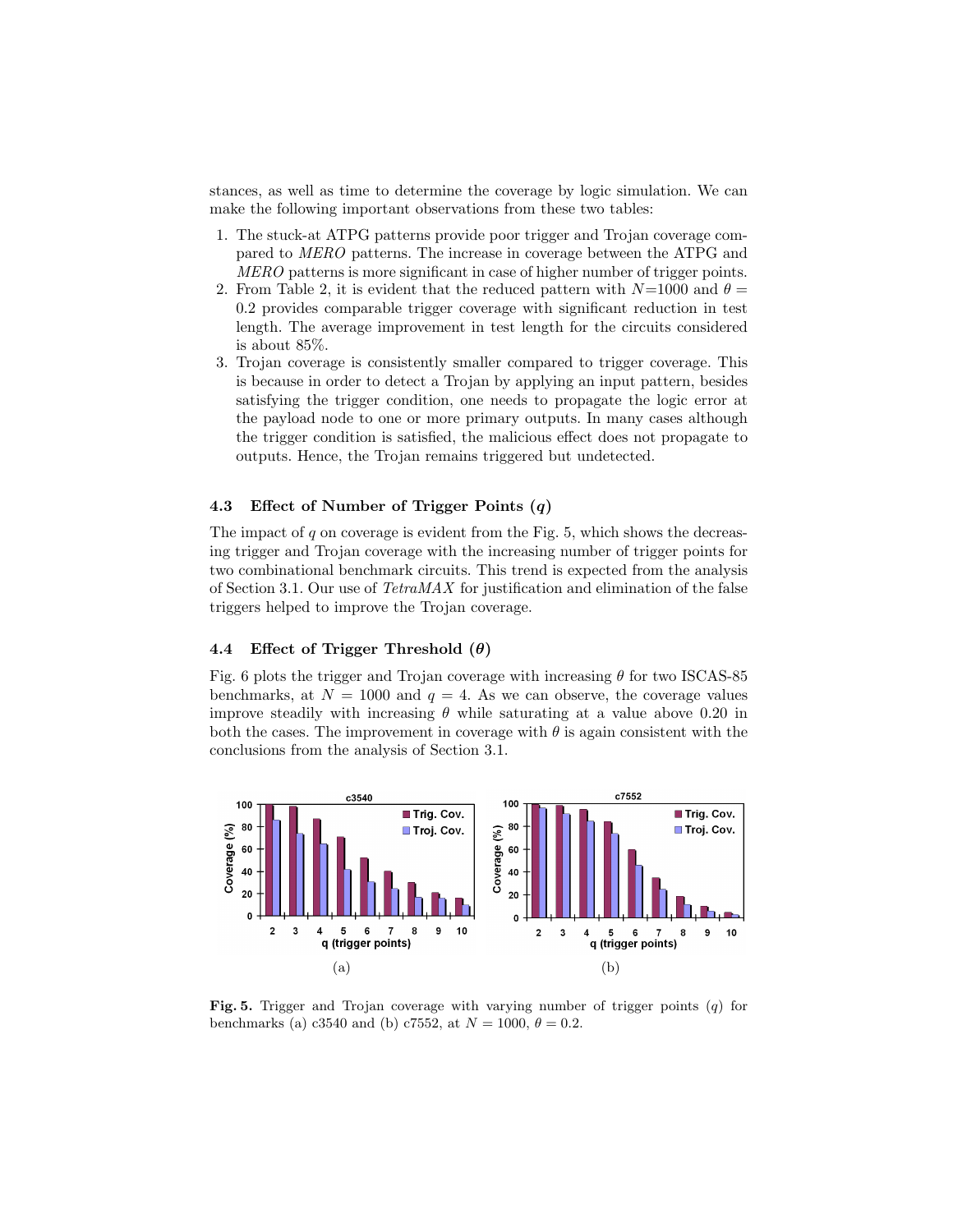

Fig. 6. Trigger and Trojan coverage with *trigger threshold*  $(\theta)$  for benchmarks (a) c3540 and (b) c7552, for  $N = 1000, q = 4$ .

#### 4.5 Sequential Trojan Detection

To investigate the effectiveness of the MERO test generation methodology in detecting sequential Trojans, we designed and inserted sequential Trojans modeled following Fig.  $1(d)$ , with 0, 2, 4, 8, 16 and 32 states, respectively (the case with zero states refers to a combinational Trojan following the model of Fig.  $1(c)$ ). A cycle-accurate simulation was performed by our simulator TrojanSim, and the Trojan was considered detectable only when the output of the golden circuit and the infected circuit did not match. Table 3 presents the trigger and Trojan coverage respectively obtained by 100,000 randomly generated test vectors and the MERO approach for three large ISCAS-89 benchmark circuits. The superiority of the MERO approach over the random test vector generation approach in detecting sequential Trojans is evident from this table.

Although these results have been presented for a specific type of sequential Trojans (counters which increase their count conditionally), they are represen-

Table 3. Comparison of sequential Trojan coverage between random (100K) and MERO patterns,  $N = 1000$ ,  $\theta = 0.2$ ,  $q = 2$ 

|         | Trigger Cov. for 100K Random Vectors |        |                    |        |        |                                     |                    | Trigger Cov. for <i>MERO</i> Vectors |        |                    |        |        |  |  |  |
|---------|--------------------------------------|--------|--------------------|--------|--------|-------------------------------------|--------------------|--------------------------------------|--------|--------------------|--------|--------|--|--|--|
|         | (%)                                  |        |                    |        |        |                                     |                    | (%)                                  |        |                    |        |        |  |  |  |
| Ckt.    | Trojan State Count                   |        |                    |        |        |                                     | Trojan State Count |                                      |        |                    |        |        |  |  |  |
|         | $\Omega$                             | 2      |                    | 8      | 16     | 32                                  | $\Omega$           | 2                                    |        | 8                  | 16     | 32     |  |  |  |
| s13207  | 100.00                               | 100.00 | 99.77              | 99.31  | 99.07  | 98.38                               | 100.00             | 100.00                               | 99.54  | 99.54              | 98.84  | 97.92  |  |  |  |
| s158501 | 94.20                                | 91.99  | 86.79              | 76.64  | 61.13  | 48.59                               | 95.91              | 95.31                                | 94.03  | 91.90              | 87.72  | 79.80  |  |  |  |
| s35932  | 100.00                               | 100.00 | 100.00             | 100.00 | 100.00 | 100.00                              | 100.00             | 100.00                               | 100.00 | 100.00             | 100.00 | 100.00 |  |  |  |
| Avg.    | 98.07                                | 97.33  | 95.52              | 91.98  | 86.73  | 82.32                               | 98.64              | 98.44                                | 97.86  | 97.15              | 95.52  | 92.57  |  |  |  |
|         |                                      |        |                    |        |        |                                     |                    |                                      |        |                    |        |        |  |  |  |
|         |                                      |        |                    |        |        | Trojan Cov. for 100K Random Vectors |                    | Trojan Cov. for <i>MERO</i> Vectors  |        |                    |        |        |  |  |  |
|         |                                      |        |                    | (%)    |        |                                     |                    |                                      |        | (%)                |        |        |  |  |  |
| Ckt.    |                                      |        | Trojan State Count |        |        |                                     |                    |                                      |        | Trojan State Count |        |        |  |  |  |
|         | $\Omega$                             | 2      |                    | 8      | 16     | 32                                  | $\Omega$           | 2                                    |        | 8                  | 16     | 32     |  |  |  |
| s13207  | $95.\overline{37}$                   | 95.37  | 95.14              | 94.91  | 94.68  | 93.98                               | $94.\overline{68}$ | 94.68                                | 94.21  | 94.21              | 93.52  | 92.82  |  |  |  |
| s15850  | 88.75                                | 86.53  | 81.67              | 72.89  | 58.4   | 46.97                               | 92.41              | 91.99                                | 90.62  | 88.75              | 84.23  | 76.73  |  |  |  |
| s35932  | 93.56                                | 93.56  | 93.56              | 93.56  | 93.56  | 93.56                               | 93.56              | 93.56                                | 93.56  | 93.56              | 93.56  | 93.56  |  |  |  |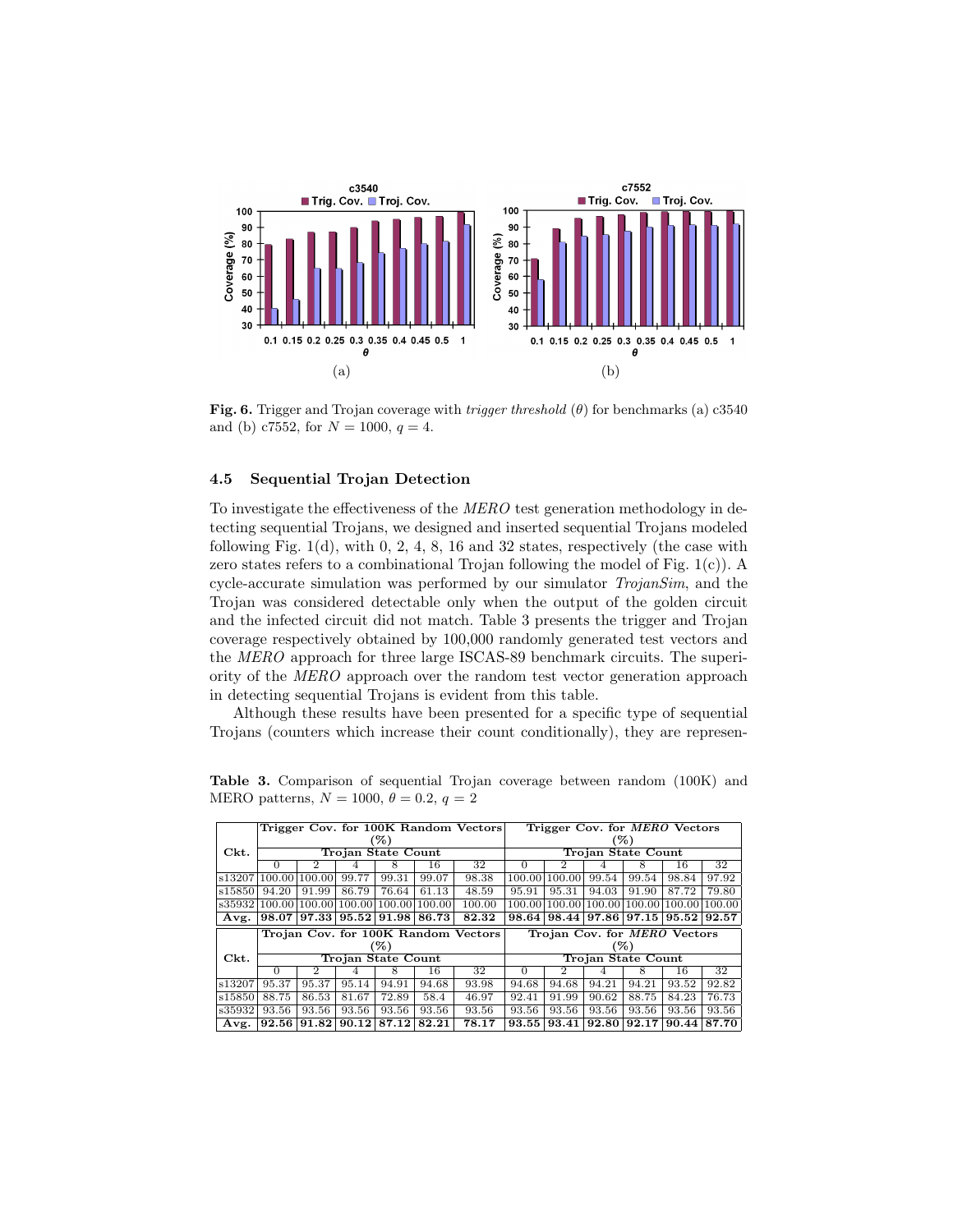

Fig. 7. FSM model with no loop in state transition graph.

tative of other sequential Trojans whose state transition graph (STG) has no "loop". The STG for such a FSM has been shown in Fig. 7. This is a 8-state FSM which changes its state only when a particular internal node condition  $C_i$ is satisfied at state  $S_i$ , and the Trojan is triggered when the FSM reaches state  $S_8$ . The example Trojan shown in Fig. 1(d) is a special case of this model, where the conditions  $C_1$  through  $C_8$  are identical. If each of the conditions  $C_i$  is as rare as the condition  $a = 1, b = 0$  required by the Trojan shown in Fig. 1(d), then there is no difference between these two Trojans as far as their rareness of getting triggered is concerned. Hence, we can expect similar coverage and test length results for other sequential Trojans of this type. However, the coverage may change if the FSM structure is changed (as shown with dotted line). In this case, the coverage can be controlled by changing N.

#### 4.6 Application to Side-channel Analysis

As observed from the results presented in this section, the MERO approach can achieve high trigger coverage for both combinational and sequential Trojans. This essentially means that the MERO patterns will induce activity in the Trojan triggering circuitry with high probability. A minimal set of patterns that is highly likely to cause activity in a Trojan is attractive in power or current signature based side-channel approach to detect hardware Trojan [1, 9, 11]. The detection sensitivity in these approaches depends on the induced activity in the Trojan circuit by applied test vector. It is particularly important to enhance sensitivity for the Trojans where the leakage contribution to power by the Trojan circuit can be easily masked by process or measurement noise. Hence, MERO approach can be extended to generate test vectors for side-channel analysis, which requires amplifying the Trojan impact on side-channel parameter such as power or current.

#### 5 Conclusions

Conventional logic test generation techniques cannot be readily extended to detect hardware Trojans because of the inordinately large number of possible Trojan instances. We have presented a statistical Trojan detection approach using logic testing where the concept of multiple excitation of rare logic values at